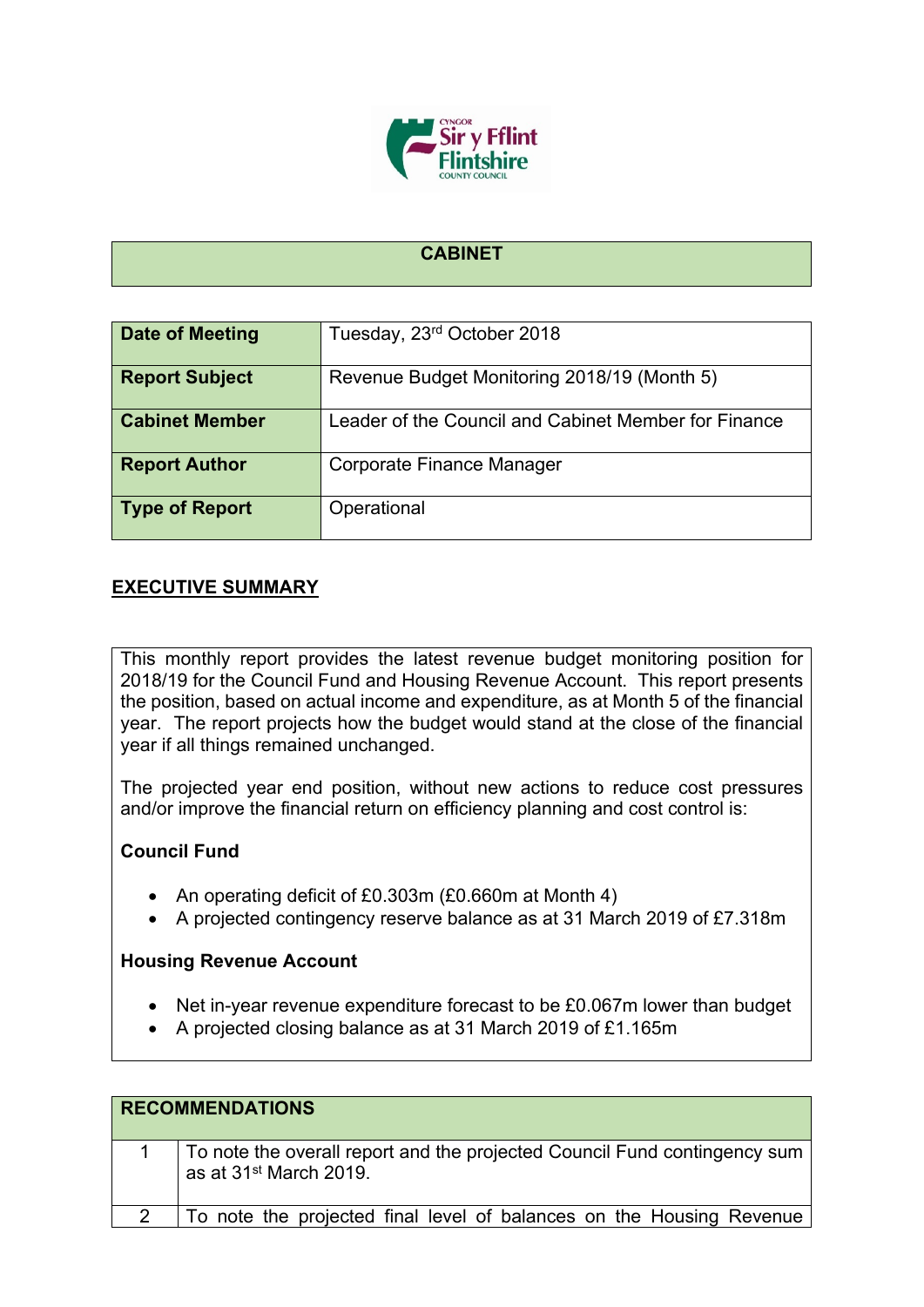|   | Account (HRA).                                                                                                                                                           |
|---|--------------------------------------------------------------------------------------------------------------------------------------------------------------------------|
| 3 | To approve in principle an allocation from the Contingency Reserve for the<br>resourcing of the Independent Inquiry into Child Sexual Abuse (IICSA)<br>(paragraph 1.10). |
| 4 | To agree how to proceed with the implementation of the Teacher Pay award.                                                                                                |

# **REPORT DETAILS**

| 1.00 | <b>EXPLAINING THE MONTH 5 POSITION</b>                                                                                                       |                                 |                             |                                       |  |
|------|----------------------------------------------------------------------------------------------------------------------------------------------|---------------------------------|-----------------------------|---------------------------------------|--|
| 1.01 | <b>Council Fund Projected Position</b>                                                                                                       |                                 |                             |                                       |  |
|      | The projected year end position, without mitigation to reduce cost pressures<br>and improve the yield on efficiency planning, is as follows: |                                 |                             |                                       |  |
|      | An operating deficit of £0.303m<br>A projected contingency reserve balance as at 31 March 2019 of<br>£7.318m                                 |                                 |                             |                                       |  |
| 1.02 | <b>Projected Position by Portfolio</b>                                                                                                       |                                 |                             |                                       |  |
|      | The table below shows the projected position by portfolio:                                                                                   |                                 |                             |                                       |  |
|      | <b>TOTAL EXPENDITURE</b><br><b>AND INCOME</b>                                                                                                | <b>Revised</b><br><b>Budget</b> | Projected<br><b>Outturn</b> | In-Year<br>Over /<br>(Under)<br>spend |  |
|      |                                                                                                                                              | £m                              | £m                          | £m                                    |  |
|      | <b>Social Services</b>                                                                                                                       | 64.725                          | 64.421                      | (0.305)                               |  |
|      | Out of County                                                                                                                                | 7.274                           | 8.736                       | 1.462                                 |  |
|      | <b>Education &amp; Youth</b>                                                                                                                 | 7.908                           | 7.817                       | (0.091)                               |  |
|      | Schools                                                                                                                                      | 89.937                          | 89.937                      | 0.000                                 |  |
|      | Streetscene & Transportation                                                                                                                 | 29.851                          | 30.820                      | 0.969                                 |  |
|      | <b>Planning &amp; Environment</b>                                                                                                            | 5.620                           | 5.637                       | 0.017                                 |  |
|      | People & Resources                                                                                                                           | 4.341                           | 4.349                       | 0.007                                 |  |
|      | Governance                                                                                                                                   | 8.158                           | 8.009                       | (0.149)                               |  |
|      | <b>Strategic Programmes</b>                                                                                                                  | 5.164                           | 5.164                       | 0.000                                 |  |
|      | Housing & Assets                                                                                                                             | 13.421                          | 13.474                      | 0.053                                 |  |
|      | <b>Chief Executive</b>                                                                                                                       | 2.961                           | 2.681                       | (0.280)                               |  |
|      | Central & Corporate Finance                                                                                                                  | 24.968                          | 23.586                      | (1.382)                               |  |
|      |                                                                                                                                              |                                 |                             |                                       |  |
| 1.03 | <b>Total</b><br>There is a positive movement on the operating deficit of £0.357m from the                                                    | 264.328                         | 264.631                     | 0.303                                 |  |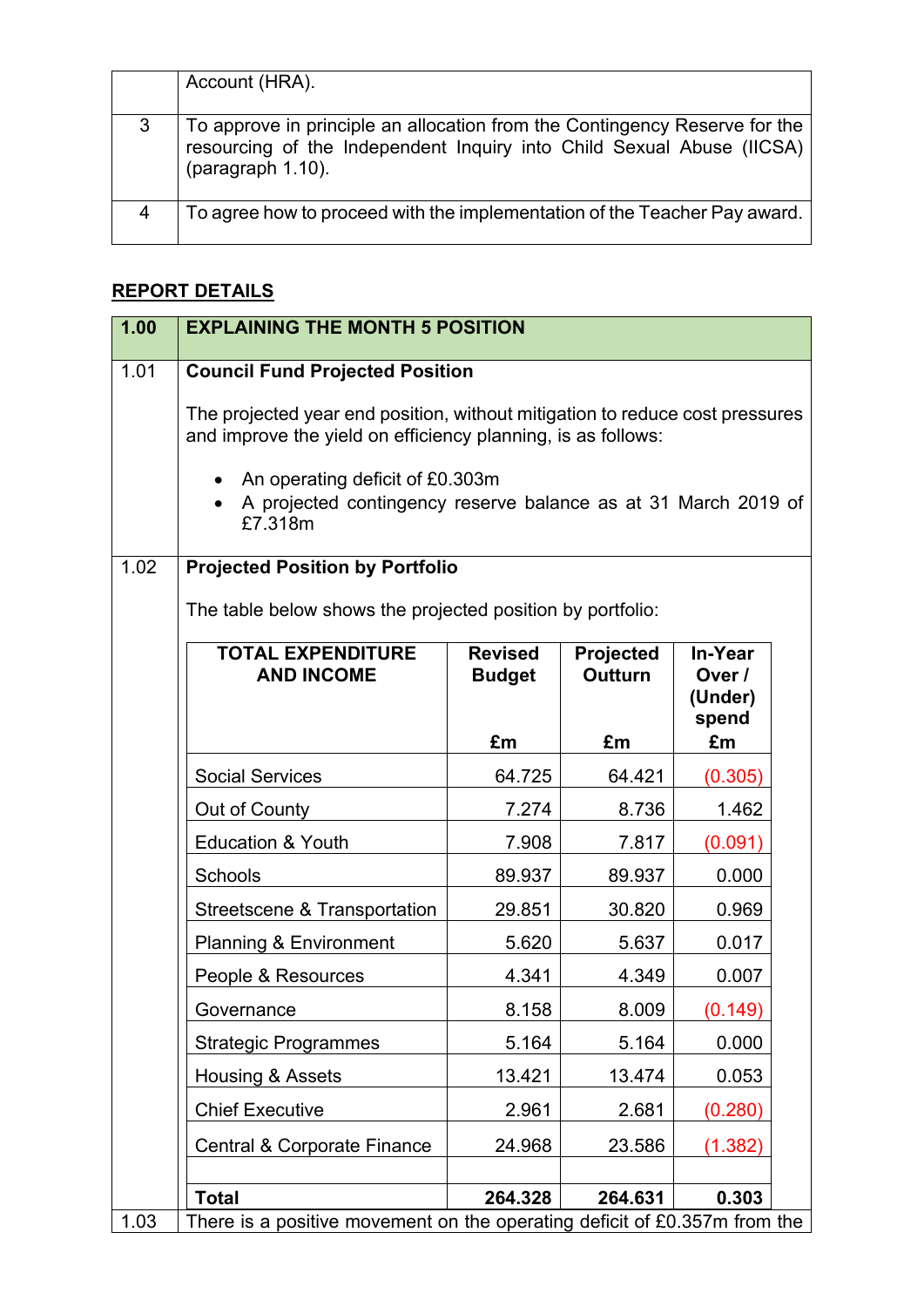|      | previous month (deficit of £0.660m) and the reasons for these changes are<br>summarised in Appendix with the key significant changes explained in<br>paragraphs 1.05 to 1.06 below. The reasons for the projected variances in<br>all Portfolio areas are summarised within Appendix 2.                                                                                                                                                                                                                                                                                                                                                               |
|------|-------------------------------------------------------------------------------------------------------------------------------------------------------------------------------------------------------------------------------------------------------------------------------------------------------------------------------------------------------------------------------------------------------------------------------------------------------------------------------------------------------------------------------------------------------------------------------------------------------------------------------------------------------|
| 1.04 | <b>Out of County Placements</b>                                                                                                                                                                                                                                                                                                                                                                                                                                                                                                                                                                                                                       |
|      | The projected overspend for Out of County Placements has decreased by<br>£0.115m since last month.                                                                                                                                                                                                                                                                                                                                                                                                                                                                                                                                                    |
|      | The Children's Service element has decreased by £0.220m due to<br>placements ending sooner than previously anticipated. However, this is<br>offset by an increase in costs for the Education and Youth element by<br>£0.105m, this is due to updated placement costs from providers and<br>inflationary increases.                                                                                                                                                                                                                                                                                                                                    |
| 1.05 | <b>Central and Corporate Finance</b>                                                                                                                                                                                                                                                                                                                                                                                                                                                                                                                                                                                                                  |
|      | The Month 4 report assumed that all the provision for centrally held inflation<br>would be fully spent. It is now anticipated that there will be a lower<br>requirement for the food allocation of £0.110m.                                                                                                                                                                                                                                                                                                                                                                                                                                           |
|      | In addition, a previously brought forward amount of £0.144m will not now be<br>required and this has also been earmarked to be used as part of the<br>corporate solutions towards the 2019/20 budget.                                                                                                                                                                                                                                                                                                                                                                                                                                                 |
| 1.06 | <b>Tracking of In-Year Risks and Emerging Issues</b>                                                                                                                                                                                                                                                                                                                                                                                                                                                                                                                                                                                                  |
|      | At the time of setting the Budget for 2018/19 a number of significant risks<br>were identified and an update is provided below.                                                                                                                                                                                                                                                                                                                                                                                                                                                                                                                       |
| 1.07 | <b>Out of County Placements</b>                                                                                                                                                                                                                                                                                                                                                                                                                                                                                                                                                                                                                       |
|      | A further risk identified at the time of setting the 2018/19 budget was the<br>rising social care costs, and the upward trend in the number of cases of Out<br>of County placements across Wales. This was partly addressed by the<br>inclusion of an additional £0.500m in the budget proposals for 2018/19<br>however the volatility in demand and the impacts on service costs cannot<br>be predicted with any certainty. The main influence on this increase is the<br>Social Services and Wellbeing Act which has led to a higher number of court<br>outcomes and placements which has increased the financial pressure on<br>this service area. |
|      | The month 5 report details the projected outturn as £1.462m higher than<br>budget, which is a reduction to the amount reported at month 4, however<br>costs can be subject to volatility and may change.                                                                                                                                                                                                                                                                                                                                                                                                                                              |
|      | The impact of the current pressures on Out of County Placements are being<br>considered as part of the Councils latest forecast for 2019/20.                                                                                                                                                                                                                                                                                                                                                                                                                                                                                                          |
| 1.08 | <b>Achievement of Planned In-Year Efficiencies</b>                                                                                                                                                                                                                                                                                                                                                                                                                                                                                                                                                                                                    |
|      | The 2018/19 budget contains £5.511m of specific efficiencies which are<br>tracked and monitored. In 2017/18 the level of efficiency achievement was                                                                                                                                                                                                                                                                                                                                                                                                                                                                                                   |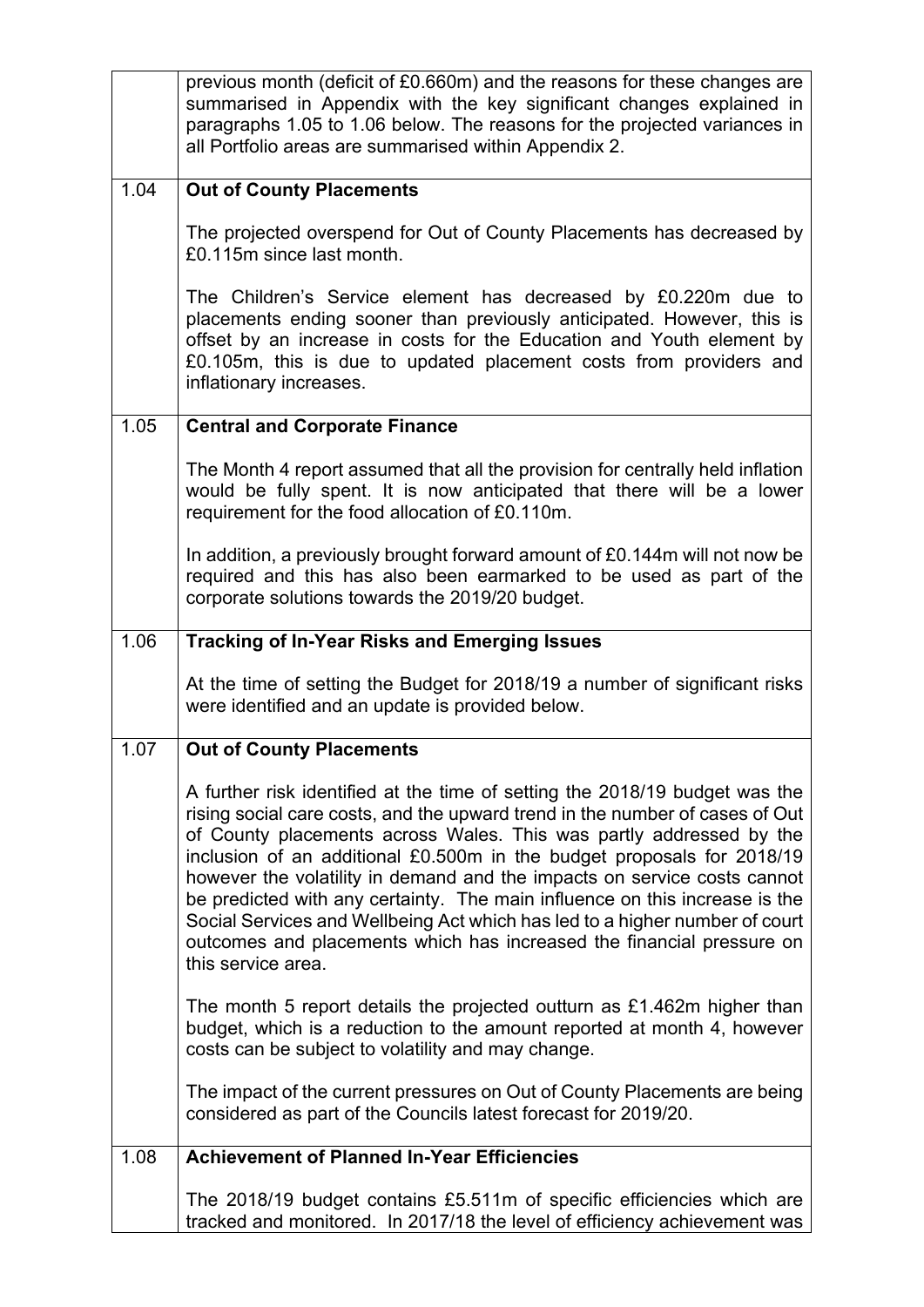|      | 94% which was an improvement on the 91% achieved during the previous<br>year. The Council aims to achieve a 95% rate in 2018/19 as reflected in the<br>MTFS KPI's.                                                                                                                                                                                                                                                                                                                        |
|------|-------------------------------------------------------------------------------------------------------------------------------------------------------------------------------------------------------------------------------------------------------------------------------------------------------------------------------------------------------------------------------------------------------------------------------------------------------------------------------------------|
|      | The current assessment of the efficiencies to be achieved in 2018/19 shows<br>that £5.336m or 97% of the efficiencies will be achieved. The risk remains<br>that any ongoing under-achievement of efficiencies will have a recurring and<br>negative impact on the 2019/20 budget. Further details on the current status<br>on efficiencies can be seen in Appendix 3 with any impact for 2019/20 being<br>reviewed as part of the ongoing work on the Medium Term Financial<br>Strategy. |
| 1.09 | <b>Other Tracked Risks</b>                                                                                                                                                                                                                                                                                                                                                                                                                                                                |
|      | In addition, there are a number of risks being tracked that may be subject to<br>change and these are summarised below:                                                                                                                                                                                                                                                                                                                                                                   |
| 1.10 | <b>Independent Inquiry into Child Sexual Abuse (IICSA)</b>                                                                                                                                                                                                                                                                                                                                                                                                                                |
|      | IICSA have required the council to produce a statement on the handling of<br>historic child sexual abuse claims. The statement will need to cover how<br>litigation between 1992 and 2000 was handled. No one remains at the<br>council from that time who has knowledge of the cases. The external<br>solicitors who acted jointly for us and our insurers are being instructed to<br>review their files and supply the information.                                                     |
|      | The initial cost of this work will be a minimum of £0.015m and this could<br>increase significantly if IICSA do not agree to narrow the scope of the<br>statement in the way we have requested. These costs are not currently<br>reported within the outturn figure. There is no existing budget provision to<br>meet this cost and it is requested that these costs are met from the<br><b>Contingency Reserve.</b>                                                                      |
| 1.11 | <b>Income</b>                                                                                                                                                                                                                                                                                                                                                                                                                                                                             |
|      | The Council introduced its Income Strategy in late 2017. A target of<br>£0.200m remains to be achieved from the identification of new sources of<br>income and the review of fees and charges. The Council now has additional<br>capacity to pursue this strategy, a number of potential opportunities will be<br>considered as part of business planning and annual review as well as one<br>off opportunities to mitigate this in-year.                                                 |
| 1.12 | <b>Recycling Income</b>                                                                                                                                                                                                                                                                                                                                                                                                                                                                   |
|      | In past years the market rate for income received from recycling plastic,<br>paper and card has been extremely volatile and can fluctuate rapidly.<br>Recycling income is already expected to be less than budgeted for and there<br>is a risk that fluctuating market rates may reduce the shortfall further.                                                                                                                                                                            |
| 1.13 | <b>Schools - Risks and Impacts</b>                                                                                                                                                                                                                                                                                                                                                                                                                                                        |
|      | The schools overall budget for 2018/19 included an uplift in recurring<br>funding of £1.140m and additional one-off funding of £0.460m. At the time<br>of setting the budget the outcome of pay awards for teacher and non-teacher                                                                                                                                                                                                                                                        |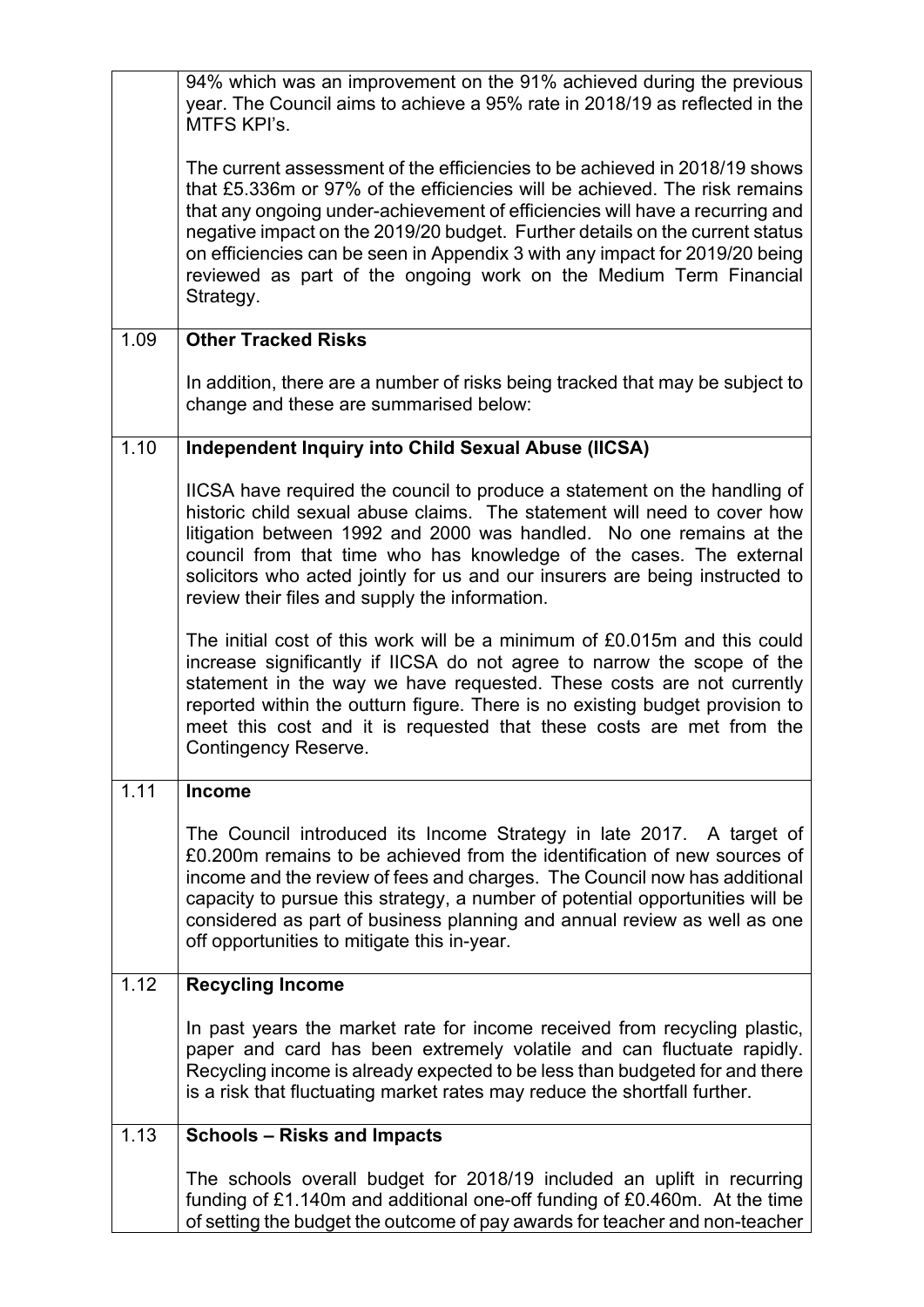|      | staff was not known.                                                                                                                                                                                                                                                                                                                                                                                                                                                                                                                                                                                                                                                  |
|------|-----------------------------------------------------------------------------------------------------------------------------------------------------------------------------------------------------------------------------------------------------------------------------------------------------------------------------------------------------------------------------------------------------------------------------------------------------------------------------------------------------------------------------------------------------------------------------------------------------------------------------------------------------------------------|
|      | The outcome of the these pay awards will have a significant impact on<br>school budgets which are detailed below:                                                                                                                                                                                                                                                                                                                                                                                                                                                                                                                                                     |
| 1.14 | Non Teacher Pay (NJC)                                                                                                                                                                                                                                                                                                                                                                                                                                                                                                                                                                                                                                                 |
|      | The NJC pay award has had a significant impact on schools due to a high<br>number of schools support staff being on the lower grades which have<br>received a higher percentage increase.  The average increase in support<br>staff salaries in schools in 2018/19 is 5.6%, with an estimated impact on<br>schools of £1.4m. The estimated impact of the NJC pay award for 2019/20<br>is a further $£1.4m$ increase in the pay bill.                                                                                                                                                                                                                                  |
| 1.15 | <b>Teacher Pay</b>                                                                                                                                                                                                                                                                                                                                                                                                                                                                                                                                                                                                                                                    |
|      | The recent announcement on teachers' pay will mean a significant pressure<br>on schools from September 2018 with the estimated costs to schools of the<br>pay award being £0.801m in 2018/19. Welsh Government have indicated<br>that additional funding will be allocated to Authorities to part fund the pay<br>award in 2018/19 and it is anticipated that Flintshire will receive £0.409m<br>which would fund around half of the pay award. However, it is anticipated<br>that this funding will not be allocated until the Final Welsh Government<br>budget is set in December so a decision will need to be made as to the<br>timing of implementation.         |
| 1.16 | The full year effect for 2019/20 of the teacher pay award is $£1.34m$ which<br>does not take into account any additional pay award from 1 September<br>2019. If, for example, a further increase of 1.5% were to be applied from<br>September 2019 this figure would increase to £1.932m. Despite an overall<br>reduction in funding The Local Government Provisional Settlement 2019/20<br>includes reference to an amount of £13.7m being included for teachers pay<br>which is estimated to be £0.685m. The impact of a teacher pay award is<br>not currently reflected in the budget forecast for 2019/20 as it was<br>anticipated that it would be fully funded. |
| 1.17 | <b>Teacher Pensions</b>                                                                                                                                                                                                                                                                                                                                                                                                                                                                                                                                                                                                                                               |
|      | A further significant risk is the anticipated change to the employer<br>contribution rate for Teacher Pensions from 1 September 2019. Based on<br>latest intelligence, the current employer contribution rate of 16.48% will be<br>increasing to an estimated employer contribution rate of 23.6%, for the<br>period 1 September 2019 until 31 March 2023.                                                                                                                                                                                                                                                                                                            |
| 1.18 | In addition to the risks above, Flintshire has a number of secondary schools<br>with significant deficits (deficits as at 31 March 2018 are £1.285m) and the<br>future impacts of the pay awards as detailed above will impact further on<br>this position.                                                                                                                                                                                                                                                                                                                                                                                                           |
| 1.19 | <b>Other In-Year Issues</b>                                                                                                                                                                                                                                                                                                                                                                                                                                                                                                                                                                                                                                           |
|      | <b>Inflation</b>                                                                                                                                                                                                                                                                                                                                                                                                                                                                                                                                                                                                                                                      |
|      | Included within the 2018/19 budget are provision for pay (£0.937m), food                                                                                                                                                                                                                                                                                                                                                                                                                                                                                                                                                                                              |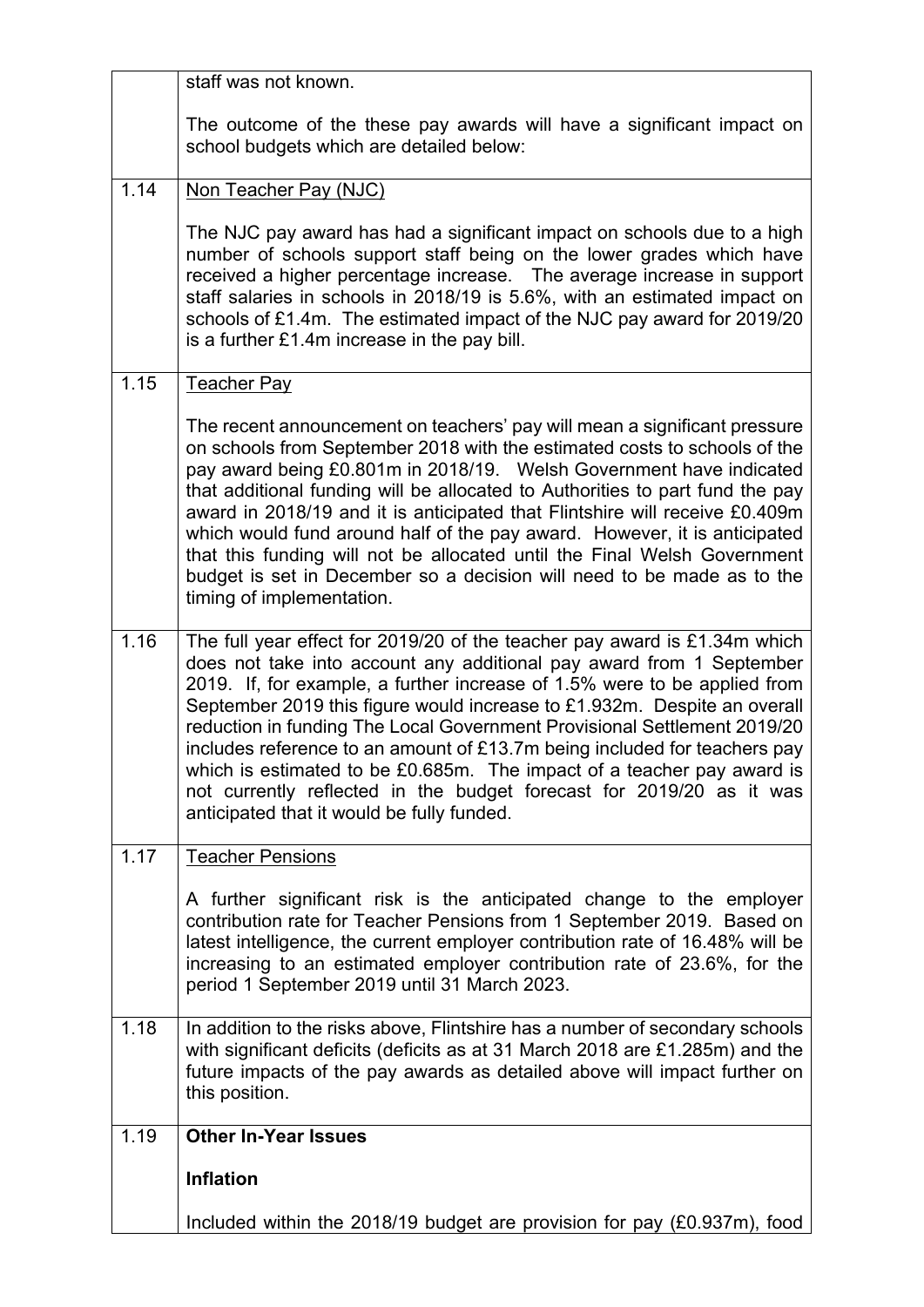|      | (£0.124m), fuel (£0.069m) and Energy (£0.442m). As in previous years,<br>these amounts are held centrally until there is an evidenced business need<br>identified. At that stage, an allocation for the pressure will be provided to<br>the portfolio in question.                                                                                |                                        |                                                            |  |
|------|---------------------------------------------------------------------------------------------------------------------------------------------------------------------------------------------------------------------------------------------------------------------------------------------------------------------------------------------------|----------------------------------------|------------------------------------------------------------|--|
| 1.20 | An allocation of £0.075m for Energy has been transferred to the Street<br>Lighting service due to an inflationary increase that has already occurred.                                                                                                                                                                                             |                                        |                                                            |  |
| 1.21 | At this time it is anticipated that all of the above will be required apart from<br>£0.110m food inflation and is reflected in the outturn figure. This area will<br>be kept under review over the winter with any further underspend<br>considered as part of the 2019/20 budget solutions.                                                      |                                        |                                                            |  |
| 1.22 | <b>Reserves and Balances</b>                                                                                                                                                                                                                                                                                                                      |                                        |                                                            |  |
|      | <b>Un-earmarked Reserves</b>                                                                                                                                                                                                                                                                                                                      |                                        |                                                            |  |
|      | The 2017/18 outturn reported to Cabinet in July showed un-earmarked<br>reserves at 31 March 2018 (above the base level of £5.769m) of £7.928m.                                                                                                                                                                                                    |                                        |                                                            |  |
|      | As agreed in the 2018/19 budget an amount of £1.945m was approved as<br>part of the strategy to balance the budget and in addition County Council<br>on 1 March approved a one off amount of £0.460m for schools, on a<br>temporary basis. The available Contingency Reserve after taking account<br>of these contributions is therefore £5.523m. |                                        |                                                            |  |
| 1.23 | At month 4 it was agreed that the amount recovered due to a change in<br>accounting policy for the Minimum Revenue Provision of £1.400m and a<br>VAT rebate on some sporting exemptions for £1.940m would be transferred<br>to the Contingency Reserve.                                                                                           |                                        |                                                            |  |
| 1.24 | Taking into account the current projected overspend at this stage, and<br>previously agreed allocations, the balance on the Contingency Reserve at<br>31 March 2019 is projected to be £7.318m as detailed in appendix 4.                                                                                                                         |                                        |                                                            |  |
| 1.25 | <b>Earmarked Reserves</b>                                                                                                                                                                                                                                                                                                                         |                                        |                                                            |  |
|      | The table below gives a summary of earmarked reserves as at 1 April 2018<br>and provides an estimate of projected balances as at the end of the current<br>financial year.                                                                                                                                                                        |                                        |                                                            |  |
| 1.26 | <b>Reserve Type</b>                                                                                                                                                                                                                                                                                                                               | <b>Balance as at</b><br>01/04/18<br>£m | <b>Estimated</b><br><b>Balance as at</b><br>31/03/19<br>£m |  |
|      | Service Balances                                                                                                                                                                                                                                                                                                                                  | 1.515                                  | 1.192                                                      |  |
|      | <b>Schools Balances</b>                                                                                                                                                                                                                                                                                                                           | 1.285                                  | 0.642                                                      |  |
|      | Single Status/Equal Pay                                                                                                                                                                                                                                                                                                                           | 1.621                                  | 0.908                                                      |  |
|      | Investment & Organisational Change<br><b>Benefits Equalisation</b>                                                                                                                                                                                                                                                                                | 1.439<br>0.318                         | 0.528<br>0.318                                             |  |
|      | <b>County Elections</b>                                                                                                                                                                                                                                                                                                                           | 0.170                                  | 0.170                                                      |  |
|      | Local Development Plan (LDP)                                                                                                                                                                                                                                                                                                                      | 0.180                                  | 0.180                                                      |  |
|      | <b>Building Control</b>                                                                                                                                                                                                                                                                                                                           | 0.054                                  | 0.013                                                      |  |
|      | <b>Waste Disposal</b>                                                                                                                                                                                                                                                                                                                             | 0.129                                  | 0.129                                                      |  |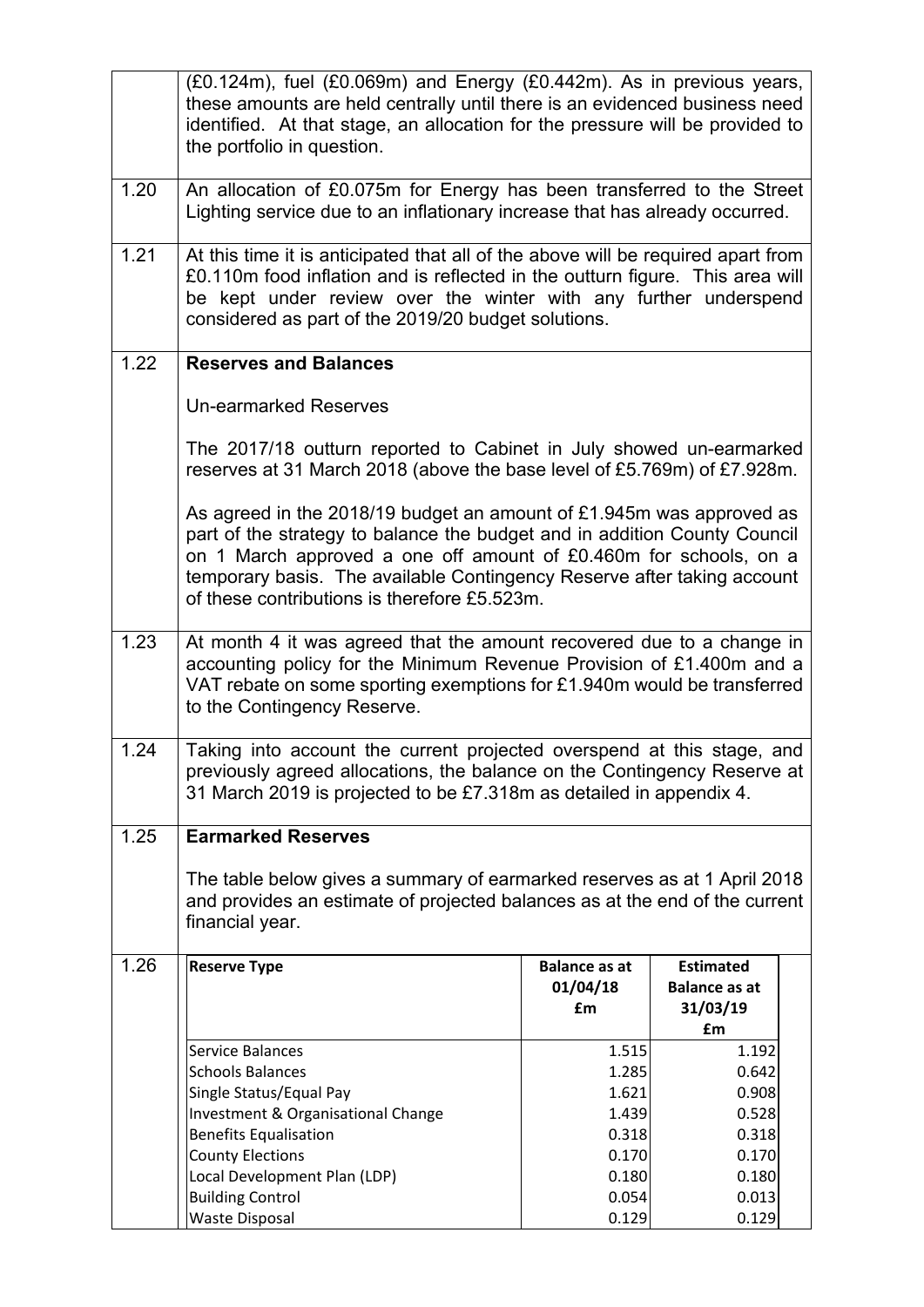|      | Flintshire Enterprise Ltd                                                                                                                                                                                                                                                                                                                                         | 0.108  | 0.108  |
|------|-------------------------------------------------------------------------------------------------------------------------------------------------------------------------------------------------------------------------------------------------------------------------------------------------------------------------------------------------------------------|--------|--------|
|      | <b>Design Fees</b>                                                                                                                                                                                                                                                                                                                                                | 0.200  | 0.200  |
|      | <b>Winter Maintenance</b>                                                                                                                                                                                                                                                                                                                                         | 0.215  | 0.215  |
|      | Car Parking                                                                                                                                                                                                                                                                                                                                                       | 0.048  | 0.048  |
|      | <b>Insurance Reserves</b>                                                                                                                                                                                                                                                                                                                                         | 1.805  | 1.805  |
|      | <b>Cash Receipting Review</b>                                                                                                                                                                                                                                                                                                                                     | 0.084  | 0.084  |
|      | <b>Flintshire Trainees</b>                                                                                                                                                                                                                                                                                                                                        | 0.476  | 0.476  |
|      | Rent Income Shortfall                                                                                                                                                                                                                                                                                                                                             | 0.150  | 0.150  |
|      | <b>Customer Service Strategy</b>                                                                                                                                                                                                                                                                                                                                  | 0.103  | 0.103  |
|      | Capita One                                                                                                                                                                                                                                                                                                                                                        | 0.019  | 0.019  |
|      | <b>Supervision Fees</b>                                                                                                                                                                                                                                                                                                                                           | 0.049  | 0.049  |
|      | <b>Transportation Review</b>                                                                                                                                                                                                                                                                                                                                      | 0.170  | 0.170  |
|      | <b>LMS Curriculum</b>                                                                                                                                                                                                                                                                                                                                             | 0.779  | 0.110  |
|      | <b>Restoration of Ewloe Offices</b>                                                                                                                                                                                                                                                                                                                               | 0.830  | 0.830  |
|      | Organisational Change/ADM                                                                                                                                                                                                                                                                                                                                         | 0.155  | 0      |
|      | <b>Emergency Remediation</b>                                                                                                                                                                                                                                                                                                                                      | 0.050  | 0.050  |
|      | Solar Farms                                                                                                                                                                                                                                                                                                                                                       | 0      | 0.296  |
|      | <b>Grants &amp; Contributions</b>                                                                                                                                                                                                                                                                                                                                 | 2.924  | 2.308  |
|      | Total                                                                                                                                                                                                                                                                                                                                                             | 14.876 | 11.101 |
|      |                                                                                                                                                                                                                                                                                                                                                                   |        |        |
| 1.27 | <b>Housing Revenue Account</b>                                                                                                                                                                                                                                                                                                                                    |        |        |
|      | The 2017/18 Outturn Report to Cabinet on 17 July 2018 showed an un-<br>earmarked closing balance at the end of 2017/18 of £1.116m and a closing<br>balance of earmarked reserves of £0.802m.                                                                                                                                                                      |        |        |
| 1.28 | The 2018/19 budget for the HRA is £34.381m which includes a budgeted<br>movement of £0.018m from reserves. The projected outturn is an<br>underspend of £0.067m which has the impact of bringing the closing un-<br>earmarked reserves balance to £1.165m which at 3.4% of total expenditure<br>satisfies the prudent approach of ensuring a minimum level of 3%. |        |        |
| 1.29 | There is an increase of £0.081m in the budget contribution towards capital<br>expenditure (CERA) of £12.170m. The increase in this contribution<br>decreases the level of borrowing required to fund the proposed capital<br>programme.                                                                                                                           |        |        |

| 2.00 | <b>RESOURCE IMPLICATIONS</b>                                                                                                                                                                                             |
|------|--------------------------------------------------------------------------------------------------------------------------------------------------------------------------------------------------------------------------|
| 2.01 | The Revenue Budget Monitoring Report reflects the planned use of the<br>financial resources of the Council for the current financial year and details<br>the variations in the first four months and the risks as known. |

| 3.00 | <b>CONSULTATIONS REQUIRED / CARRIED OUT</b> |
|------|---------------------------------------------|
| 3.01 | None required.                              |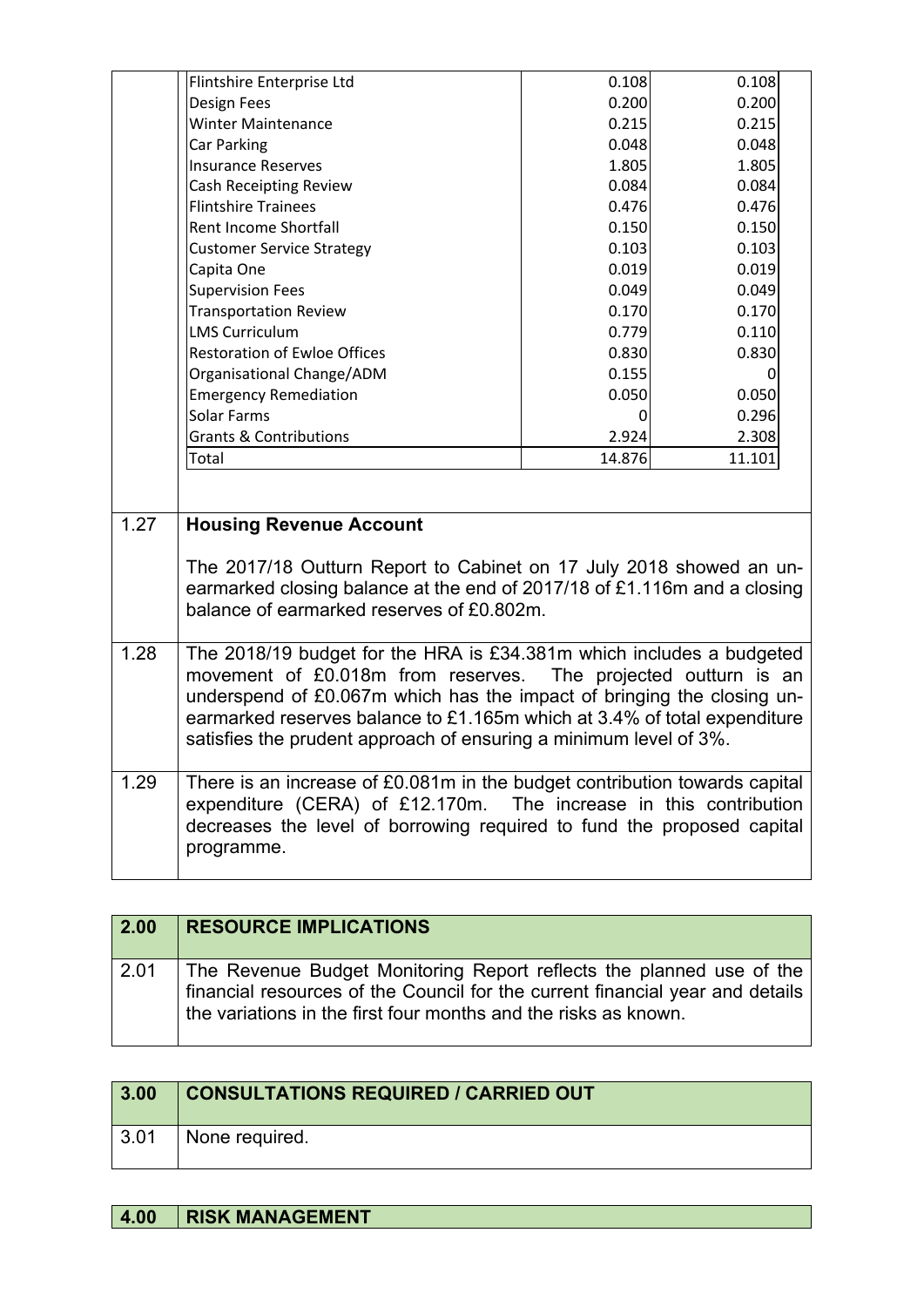| 4.01 | There are three categories of risks covered in the main section of the report.<br>These are in-year risks and emerging issues, achievement of planned in-<br>year efficiencies and other tracked risks. These risks are included from<br>paragraph 1.07 to 1.18. |
|------|------------------------------------------------------------------------------------------------------------------------------------------------------------------------------------------------------------------------------------------------------------------|

| 5.00 | <b>APPENDICES</b>                                                                                                                                                                                                                                                                     |
|------|---------------------------------------------------------------------------------------------------------------------------------------------------------------------------------------------------------------------------------------------------------------------------------------|
| 5.01 | Appendix 1: Council Fund – Movement in Variances from Month 4<br>Appendix 2: Council Fund - Budget Variances<br>Appendix 3: Council Fund – Programme of Efficiencies<br>Appendix 4: Council Fund - Movement on Un-earmarked Reserves<br>Appendix 5: Housing Revenue Account Variances |

| 6.00 | <b>LIST OF ACCESSIBLE BACKGROUND DOCUMENTS</b>                                                                                              |
|------|---------------------------------------------------------------------------------------------------------------------------------------------|
| 6.01 | None required.<br><b>Contact Officer: Sara Dulson (Finance Manager)</b><br>Telephone: 01352 702287<br>E-mail: sara.dulson@flintshire.gov.uk |

| 7.00 | <b>GLOSSARY OF TERMS</b>                                                                                                                                                                                                                                                                                                                   |
|------|--------------------------------------------------------------------------------------------------------------------------------------------------------------------------------------------------------------------------------------------------------------------------------------------------------------------------------------------|
| 7.01 | <b>Budget:</b> a statement expressing the Council's policies and service levels in<br>financial terms for a particular financial year. In its broadest sense it<br>includes both the revenue budget and capital programme and any<br>authorised amendments to them.                                                                        |
|      | <b>Council Fund:</b> the fund to which all the Council's revenue expenditure is<br>charged.                                                                                                                                                                                                                                                |
|      | <b>Financial Year:</b> the period of twelve months commencing on 1 April.                                                                                                                                                                                                                                                                  |
|      | <b>Housing Revenue Account:</b> the Housing Revenue Account (HRA) is a<br>local authority account showing current income and expenditure on housing<br>services related to its own housing stock. The account is separate from the<br>Council Fund and trading accounts and is funded primarily from rents and<br>government subsidy.      |
|      | <b>Projected Outturn:</b> projection of the expenditure to the end of the financial<br>year, made on the basis of actual expenditure incurred to date.                                                                                                                                                                                     |
|      | <b>Reserves:</b> these are balances in hand that have accumulated over previous<br>years and are held for defined (earmarked reserves) and general (general<br>reserves) purposes. Councils are required to regularly review the level and<br>purpose of their reserves and to take account of the advice of the Chief<br>Finance Officer. |